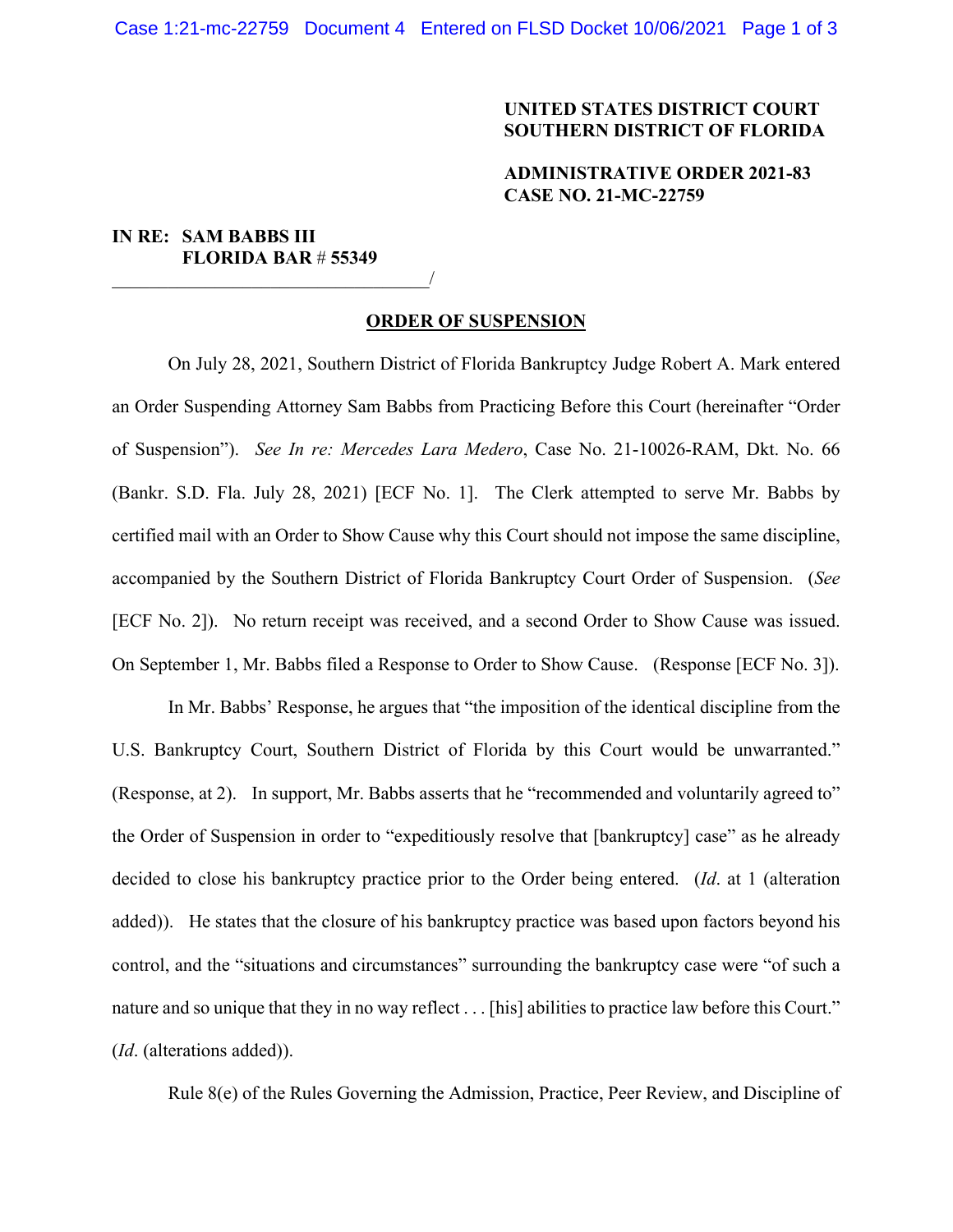### Case 1:21-mc-22759 Document 4 Entered on FLSD Docket 10/06/2021 Page 2 of 3

Attorneys, Local Rules of the United States District Court for the Southern District of Florida, lists the grounds under which to contest reciprocal discipline.<sup>[1](#page-1-0)</sup> Mr. Babbs makes no reference to these grounds. Even if Mr. Babbs' arguments did fall within one of the stated grounds, they lack any appreciable evidentiary support to refute the conclusion in the Order of Suspension that he failed to represent his client "competently" or explain why he "failed to appear" at three different Section 341 Meetings in another bankruptcy case in which he was counsel. (Order of Suspension, at 2- 3)*.* His arguments are conclusory and undeveloped, insufficient to oppose reciprocal discipline or warrant referral to the Ad Hoc Committee on Attorney Admissions, Peer Review, and Attorney Grievance for further investigation.

Furthermore, Rule 8(a) requires that "[a]n attorney admitted to practice before this Court shall, upon being subjected to reprimand, discipline, suspension, or disbarment by . . . any other court of the United States . . . promptly inform the Clerk of the Court of such action." *Id*. (alterations added). Mr. Babbs has provided no such notice.

Rule 8(d) provides in part that after expiration of the time for submitting a response to an order to show cause, "the Court may impose the identical discipline or may impose any other

<span id="page-1-0"></span><sup>1</sup> A final adjudication in another court that an attorney has been guilty of misconduct shall establish conclusively the misconduct for purpose of a disciplinary proceeding in this Court, unless the attorney demonstrates and the Court is satisfied that upon the face of the record upon which the discipline in another jurisdiction is predicated it clearly appears that:

Rule 8(e).

<sup>(1)</sup> the procedure in that other jurisdiction was so lacking in notice or opportunity to be heard as to constitute a deprivation of due process; or

<sup>(2)</sup> there was such an infirmity of proof establishing misconduct as to give rise to the clear conviction that this Court could not, consistent with its duty, accept as final the conclusion on that subject; or

<sup>(3)</sup> the imposition of the same discipline by this Court would result in grave injustice; or

<sup>(4)</sup> the misconduct established is deemed by this Court to warrant substantially different discipline.